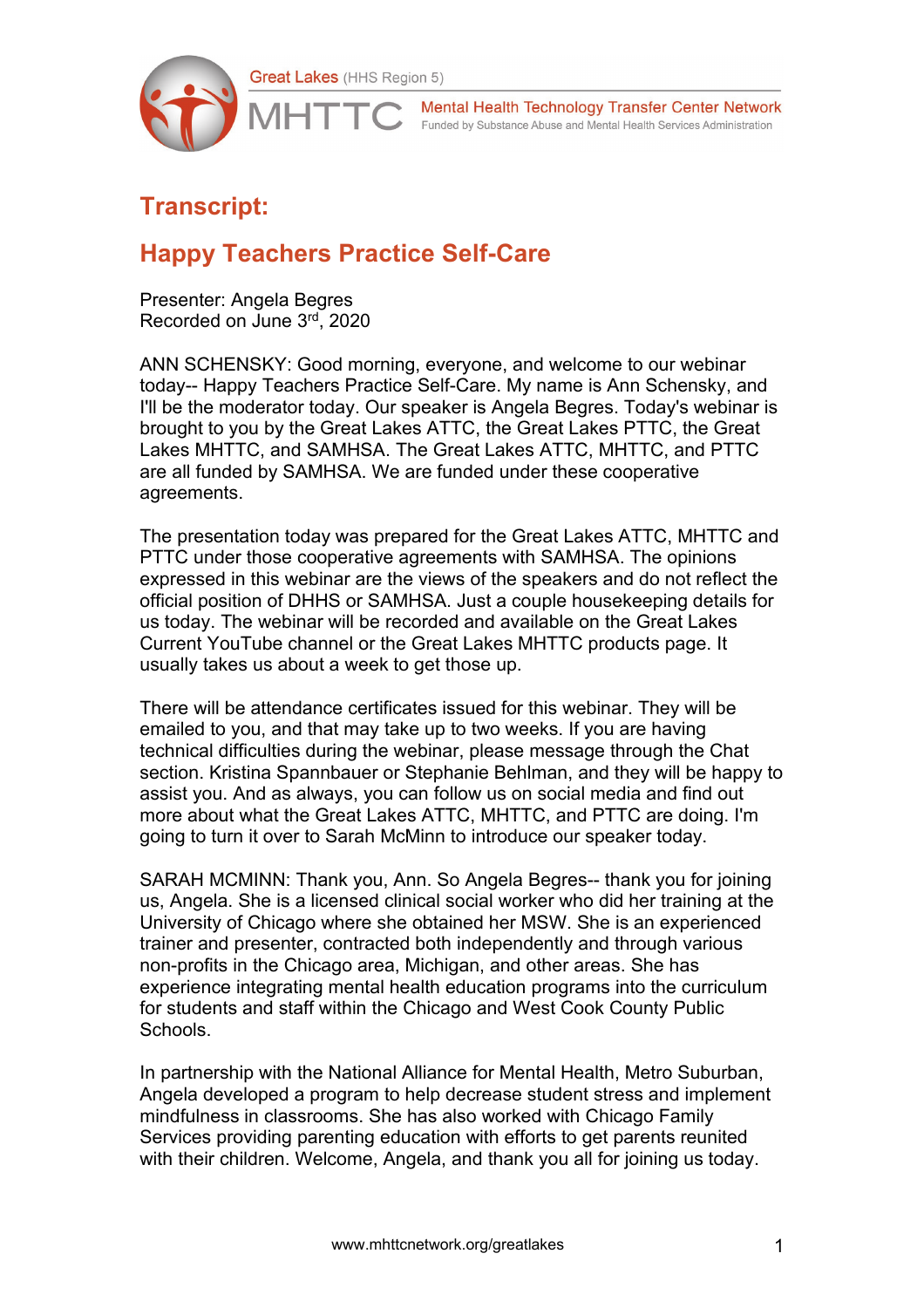

Mental Health Technology Transfer Center Network Funded by Substance Abuse and Mental Health Services Administration

ANGELA BERGES: Good morning, everyone. So my name is Angela Begres, and I am a licensed clinical social worker, and I'm here today to talk to you all about Happy Teachers Practice Self-Care. So let me just put my slides up so it looks like a presentation-- there we go. All right. So let's talk a little bit about our learning objectives for today. So we're going to talk a little bit about, what is job burnout? We're going to define it and be able to recognize some of their warning signs, and talk a little bit about how we might reduce job burnout in the education field.

This is going to involve a brief discussion on socioemotional learning. We're also going to connect some of this information with virtual environment, considering the fact that many of you are potentially doing classes virtually right now, so we're going to talk a bit about how we can maintain our social connection in a virtual environment. And then we're going to start talking a little bit more in depth about self-care by talking about setting boundaries and talking about self-compassion, and we're going to end this presentation by, together, creating a self-care plan.

So let's start talking a little bit more about health care. You might have seen this picture before you've ever gotten on a plane. So it's really important for us to secure our own masks first before we assist children. We can't be there in a full capacity to teach kids if we're not in a full capacity ourselves. Especially in today's environment of coronavirus and school closures, it is critical for you as school leaders and educators to focus on your own socioemotional well-being as we look to support the socioemotional development of students at home.

So both ourselves as well as our students are living in a different environment currently. So how can we protect our self-care as well as support our youth? Here's some more information. Self-care care is not selfish. Happy teachers lead to happy students. So we are the socioemotional role model in our classroom-- humans learn through example. When you come into the classroom, you set the stage for how students interact with each other.

Being able to keep your cool in emotionally heightened situations on a consistent basis is the difference between your students learning how to work together or triggering one another. Student achievement increases in calm classrooms It is in a calm, consistent environment that they feel safe and make greater academic gains. That calm consistency starts with us and having your own self-care regimen allowing you to stay consistent all year long. So as teachers, we also want to make sure that we can maintain our self-care throughout the school year.

That leads to sustainability and stability. Make sure to do small things to take care of yourself every day in order to maintain stability over a long period of time. So let's focus more on job burnout, and how to spot it and act. So job burnout is a special type of job stress-- a state of physical, emotional, or mental exhaustion combined with doubts about your competence and the value of your work. In a Canada study released in 2018, they found a possible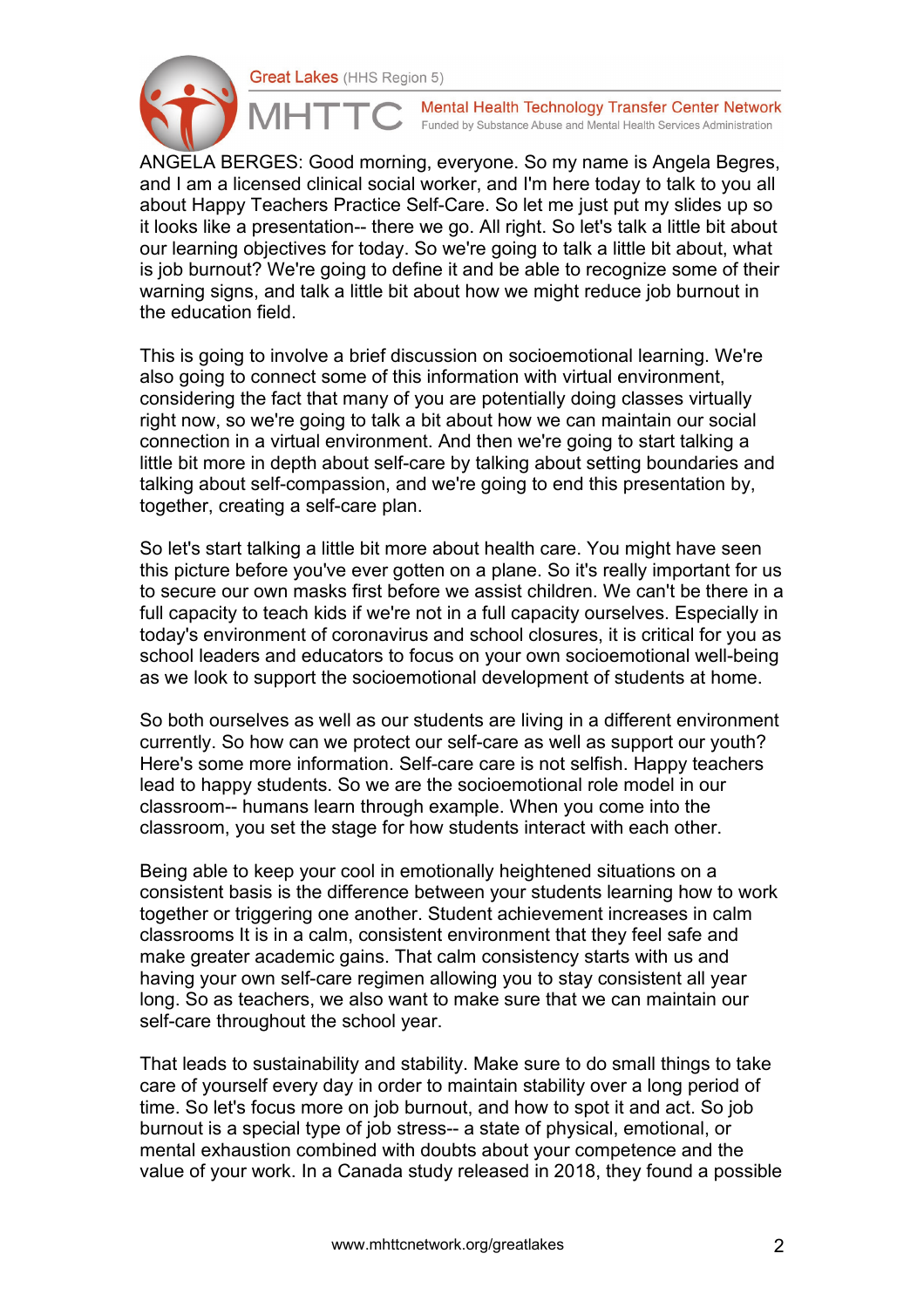

Mental Health Technology Transfer Center Network Funded by Substance Abuse and Mental Health Services Administration

connection between teachers burnout level and student level of cortisol, a hormone that is released during stress.

When teachers were feeling burned out or exhausted, students felt more stress. So when we're feeling stress or burnout with us, we're bringing these into our classrooms. Teacher burnout is almost epidemic in the country, and it is one of the causes of the 70% annual attrition rate among educators. Furthermore, approximately one third of new teachers leave the profession within the first five years, and one out of 83 teachers go on sick leave each year due to pressures at work that lead to anxiety and stress.

Science have found that teachers can burn out from the negative emotions and inefficiency they feel around challenges of managing their students. We know that oftentimes in the classroom, we may feel alone in some of those challenges and those stresses that some of the students might bring them into the classroom. So I want to run a quick poll, and this is just to help us assess ourselves, whether we are experiencing any levels of job burnout. I'm going to ask for us to launch a poll, and I want you all to answer these questions.

Whether you have felt this, do you feel these rarely, sometimes, or often in the last year. There's a couple questions. Cue me in when they're all done. If you're having any difficulty with the poll, you put it in the Chat so we are aware of that.

All right. So here are some of the answers that you all submitted regarding the poll, and so I just want to show you the questions and talk a little bit about each of them one by one. And again, this is not in clinical assessment-- this is just for your knowledge, and it's just for us to start thinking about what is job burnout, and maybe how it might feel for us. So the first question we ask was, have you become cynical or critical at work? What does that mean-- what does it mean to be cynical or critical at work?

Sometimes that might mean things that you oftentimes let go, things that you would look at in a more positive way, all of a sudden, they're becoming a barrier or something that you no longer can accept, or oftentimes bothers you while you're at work. Because of some of the answers that we got here, we got a 44% of sometimes and a 25% of often. So sometimes, you might feel critical at work but not all the time. The next question is, do you drag yourself to work and have trouble getting started once you arrive?

And I'm curious to see how that might look like for all of you who are doing this virtually, right? When we think about job burnout and we think about this question-- do you drag yourself to work and have trouble getting started once you arrive-- we think about this question of job burnout and really think about, are you excited to go to work? Are you looking forward to interacting with students every day, or is this now becoming more of a drag or something that is very difficult for you each day?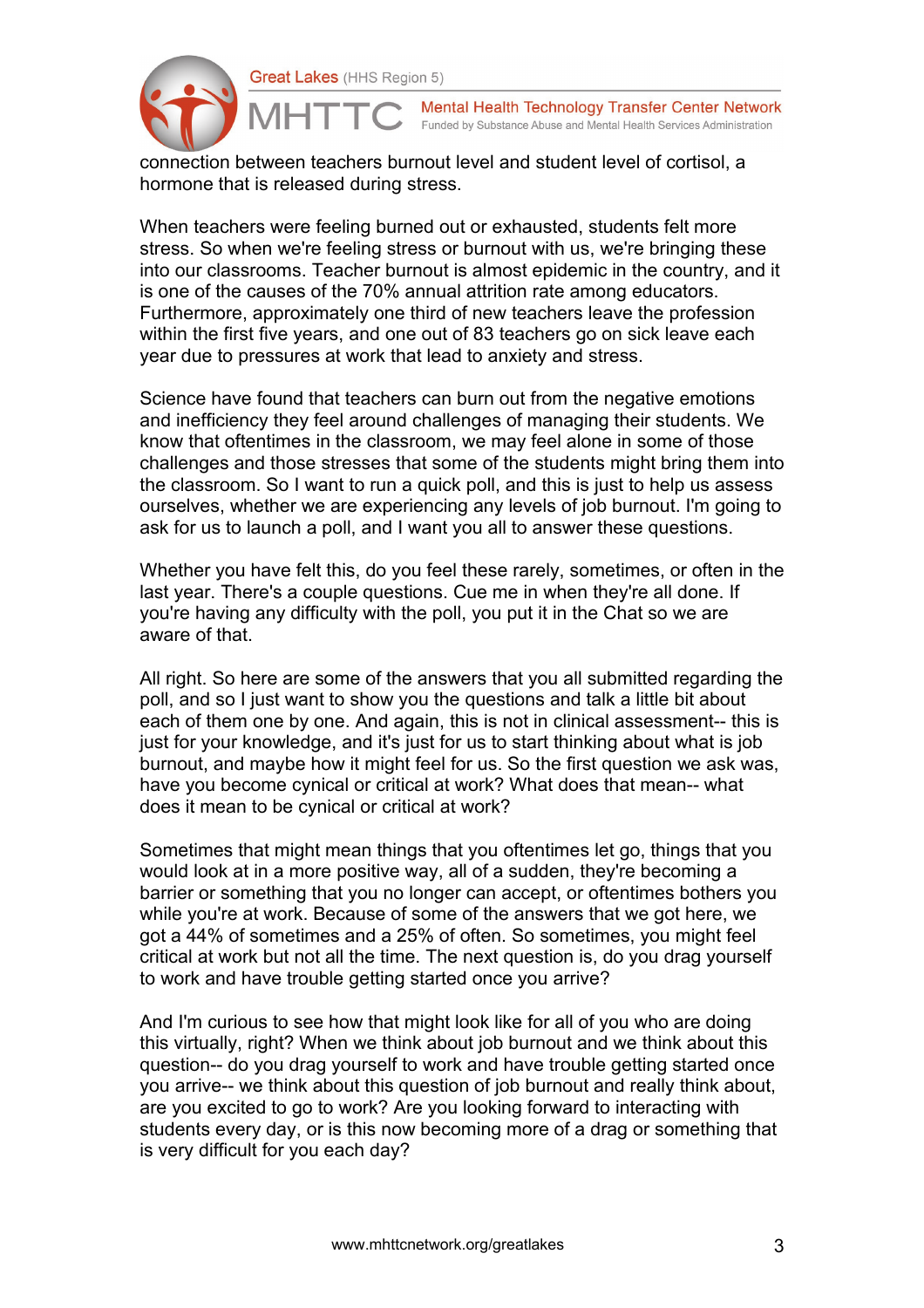

Mental Health Technology Transfer Center Network Funded by Substance Abuse and Mental Health Services Administration

And so some of the answers that we got were rarely. 38% chose rarely. Sometimes-- 44% of you have put sometimes and 19% put often. The third question is, have you become irritated with your co-workers? Again, when thinking about job burnout, these are some warning signs-- so we like to come to work do we like to interact with our peers, and then we think about maybe possibly we are experiencing some level of job burnout might look like as not wanting to interact with our co-workers or maybe withdrawing from our coworkers.

And so that can be another indicator of job burnout, and some of these efforts were rarely, at 44%, sometimes 38%, often at 19%. Then we have, do you lack the energy to be consistently productive, right? You might see this often when you're doing any other assessment, but again, when we're thinking about that burnout, we are no longer having the same energy that we have when we first started our career in education, and that can be an indicator of potential job burnout.

Here we had rarely at 44%, sometimes at 38%, often at 19%. Do you lack satisfaction from your achievements? This is one that oftentimes could be a good indicator of how we're feeling towards our career. Do you lack satisfaction from your achievements? Are we seeing any growth with students? Are we seeing any growth in ourselves? That can also be a potential warning sign or something to keep in mind when we think about, are we experiencing job burnout?

Do you feel disillusioned about your job? Again, when we're thinking about job burnout, how are we feeling about our job? Do we see a positive outcome of what we do each day? Do we see a positive outcome in our overall year with students, or are we feeling negative about that? Or are we feeling not successful within that work that we're doing each day? Question number seven-- it was, are you using food drugs or alcohol to feel better or to simply not feel? Sorry.

So we have rarely at 44% and sometimes at 56%. One thing that, when I was preparing for this presentation, I read that oftentimes individual who sometimes feel burnout from their job, they oftentimes start increasing the use of drugs or alcohol-- and with teachers, what research has shown is that they actually might also start increasing their use of other medication to support them, such as medication for anxiety, and so this is something that research has shown a trend of, in increasing use of alcohol or drugs or other medications as well.

Have your sleep habits or appetite changed? Again, we see a high number here at sometimes 63%. So have your sleep habits or appetite has changed? When we think of our overall well-being, we want to make sure that, for our mental health and for us to feel well, we want to make sure that we're sleeping well and we're eating healthy. We're going to talk a lot about that when we start talking a bit more about our self-care plan, and how sleeping is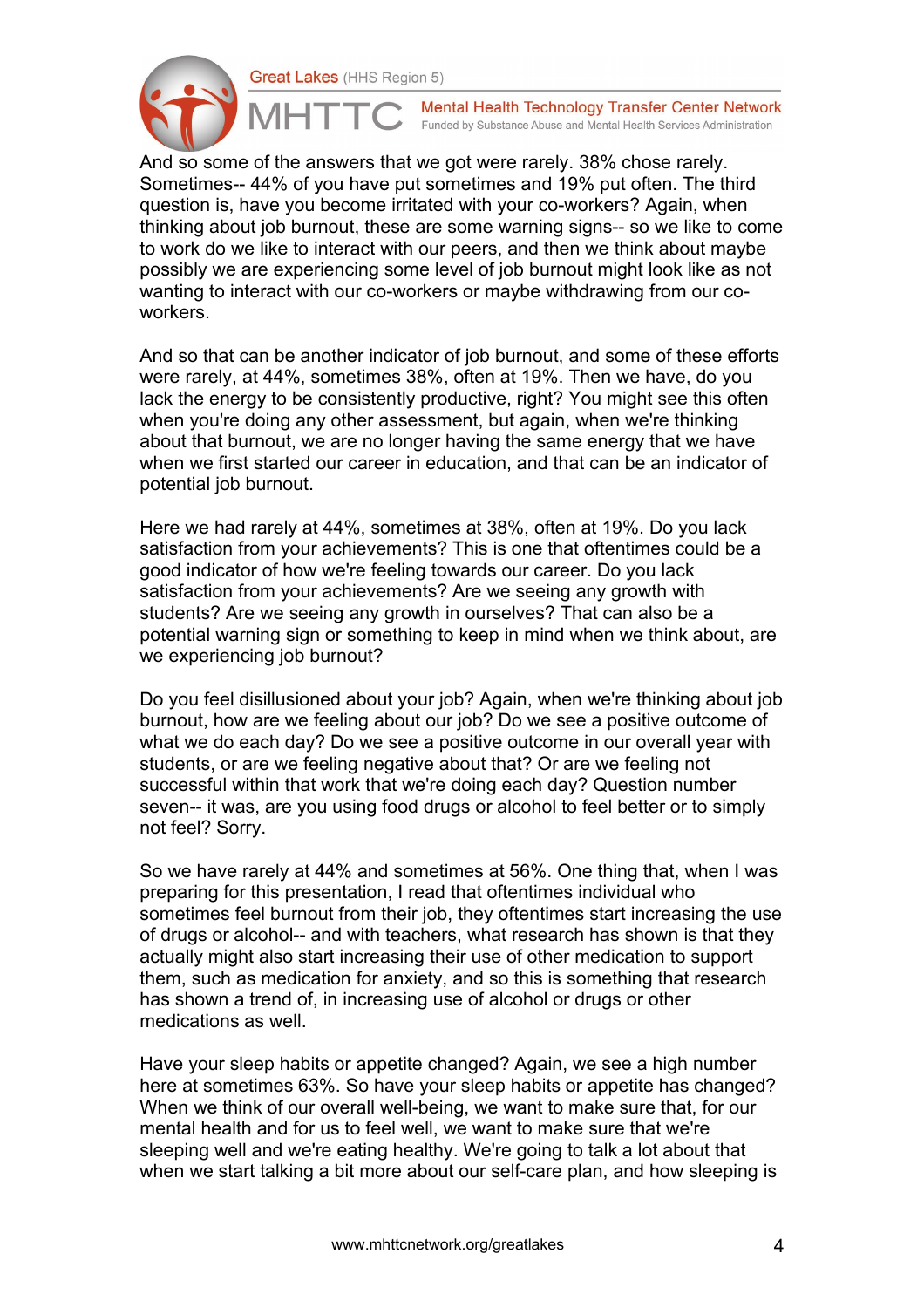

Mental Health Technology Transfer Center Network Funded by Substance Abuse and Mental Health Services Administration

going to improve how we feel about our self, and even sometimes it can improve how we feel about our relationship and about our career.

Are you troubled by unexplained headaches, backaches, or physical complaints? And again, this is now the last question here in this very brief assessment. This is used to help us think about, what is our level of burnout? And one thing I want to make clear about this assessment-- and it was really just for you to see where you fall in that spectrum of burnout-- but one thing I want to make sure that I emphasize is that there's a brief assessment. It's not something that is clinical, but if you are experiencing high levels, if you are some of these individuals that put sometimes or often, this is something that might require for you to consult with a doctor or a mental health provider.

And some of these symptoms can also be indicators of other health conditions. So again, we're talking about what might burnout look like and feel like, but these can also be symptoms of other things, like depression or other physical illnesses. So keeping that in mind when you go through this assessment, and when you think about how you answer this question. So what causes that burnout? So there's a lot of reasons why people might experience job burnout, especially in the education field. We're oftentimes putting in so much of our energy and so much of our time, and when we don't feel like we're getting any of that back, we might slowly start feeling burnt out from that job, in terms from all of the energy that we've put out.

So with education, we see workload can lead to job burnout, right? Having so much work that you need to bring it home, or that you're using your summer break or your spring break to do work. So workload oftentimes can cause burnout. I've already talked about not getting enough sleep. Not getting enough sleep can lead to a lot of other things, physical, emotional, but it can also lead to job burnout. No work-life balance. If your life takes up so much of your time and effort that you don't have the energy to spend time with your family and friends, you may burn out quickly.

And then all of these other ones are really important as well, right? Are we not getting enough feedback? Are we not getting enough coaching? A lot of us go to school-- we get a lot of information, but then, after the first two, three years of being in the field, it is really important to continue to educate ourselves and continue to get some more coaching and support. No meaning-- are we losing the meaning of why we started this field in the first place? And one that's really important right now is recognition-- are we getting no recognition for the work that we're doing?

We gain the recognition from our supervisors from our colleagues from our peers, and so when we think about how can we fight job burnout. We're going to talk about how we can all support each other in that process, because job burnout is something that's very likely in a field where we're giving a lot of support, like teaching, doctors, social workers. A lot of the times, those fields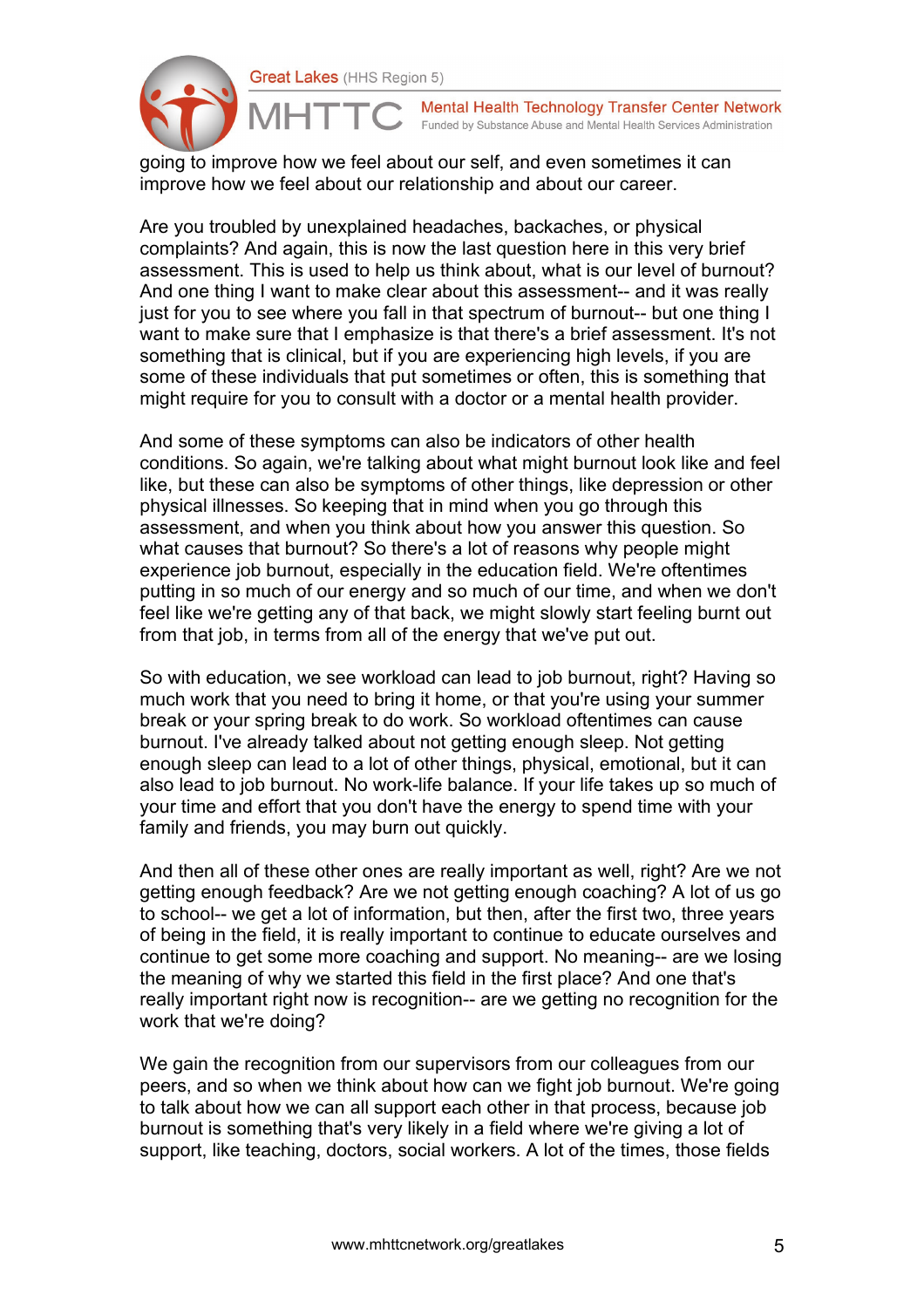

Mental Health Technology Transfer Center Network Funded by Substance Abuse and Mental Health Services Administration

lead to job burnout because of all of our energy put into those careers. So how might we fight job burnout?

So create an emergency escape route-- assess your interests, your skills, and passions. An honest assessment can help you decide whether you should consider an alternative job, which is one that is less demanding or one that better matches your interests or core values. Another way that we can create an emergency escape route is to get some exercise. Regular physical activity can help you be better at dealing with stress. It can also help you get your own mind of work and focus on something else.

So finding time to do some physical exercise. And again, I mean we emphasize this-- get some sleep. The next thing we can do is design a supportive environment. So seek support-- oftentimes when we seek support, we might seek support in a way where we're nagging or criticizing, so it's really important to find some helpful support where we're learning and growing. So whether you reach out to your co-workers, friends, or loved ones, support and collaboration might help you cope with job stress and feelings of burnout.

It's really important to feel that we're getting some support from people around us. Eliminate drain-- manage the stressors that contribute to job burnout. Once you've identified what's fueling your feelings of job burnout, you can make a plan to address that issue. So if we go back to the slide where we did that brief assessment-- from those questions, which of them resonated with you more? And those are some of the things that you might be able to pick up now and say, OK, I might want to evaluate it a bit more.

I might want to create a plan on how I might address some of your challenges. I might want to talk to someone about what I'm experiencing. So that's how we can eliminate some of those drains. The next point here says, uncover your job values. So this could be adjusting your attitude. If you've become cynical at work, consider ways to improve your outlook-- rediscovering joyful aspects of work, which might mean looking into small things every day. Which student were you able to really connect with today?

Were you able to take some breaks during the day and do something for yourself? So really starting to shift your aspect and finding some places where you can connect again with the things that you really, really value about your work. I think one thing I want to ask you to do is, use your vacation time, use your summer time, use your spring break for things that you enjoy and things that refill you, because when you are in the classroom and you're working with every day, that can be really, really draining, and you need some space to recharge and re-motivate yourself.

And so it's really important when you do, going in those breaks, to have a plan on how you're going to use them to refuel yourself. And define your success, right? What is success for you? And make some goals around that. What will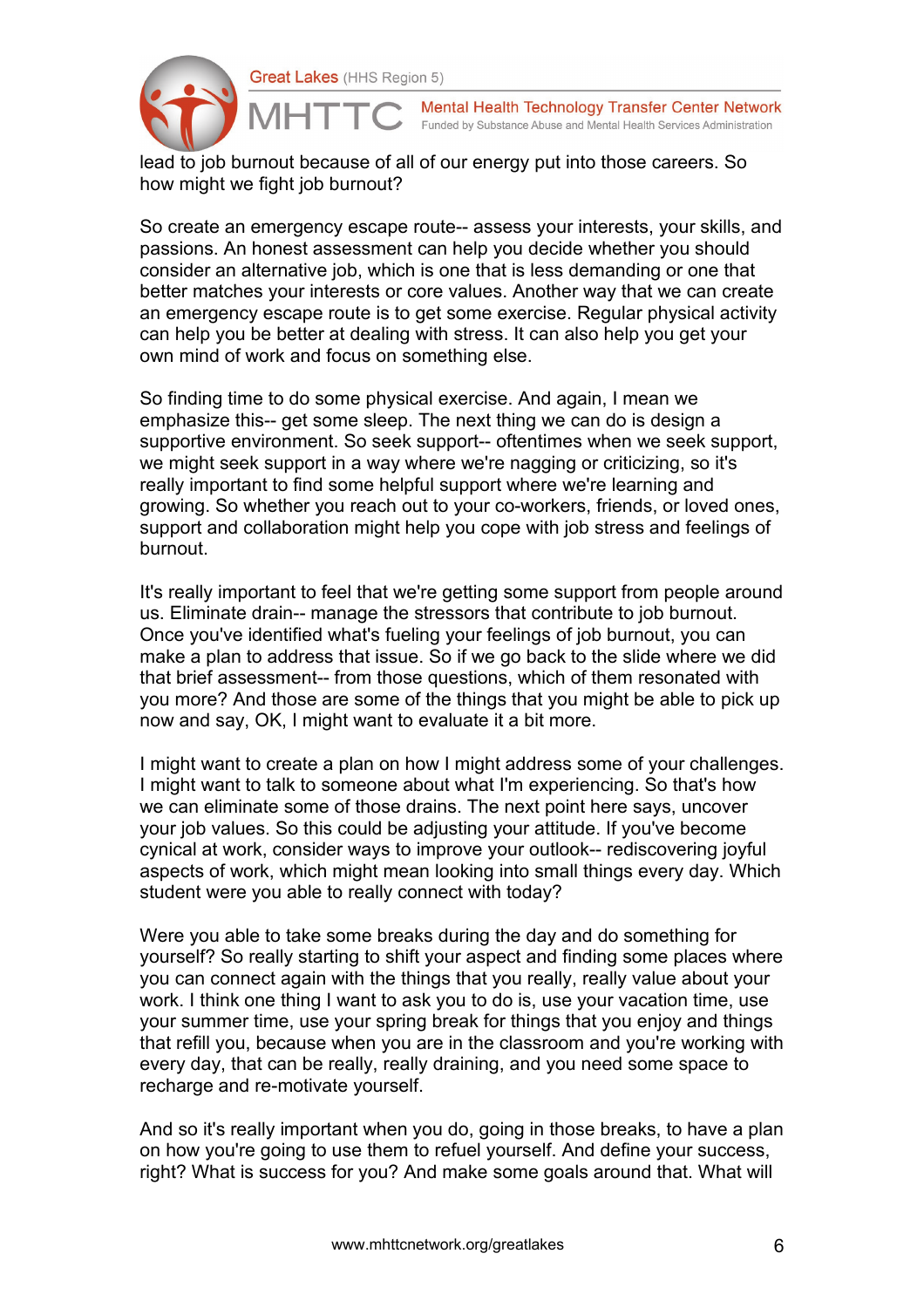

Mental Health Technology Transfer Center Network Funded by Substance Abuse and Mental Health Services Administration

success look like for me next school year, and how am I going to create some plan to achieve that success? So we may want to re-evaluate this each year when we're starting our classrooms. We might want to re-evaluate our success at the end of the school year and think about what, were some things we did that were successful this year, and maybe areas where we can grow?

Some of those teachers, educators, and professionals were always finding places to grow. And that can also improve our self care. So let's talk a little bit about socioemotional learning. I'm sure for all of you who are teachers and educators here, you have seen these in the past. There are some competencies that oftentimes need to be included in some of your teacher plans. But what we have learned, and what research has shown us is that, in order for us to be successful at implementing this in the classroom, as educators, we need to understand what they are and also implement them in ourselves.

So socioemotional learning is the process of developing and using skills, attitudes, and knowledge that help youth and adults identify regular emotions, develop positive relationships, and make reasonable decisions. So a recent report looking at the landscape of teacher preparation programs and socioemotional learning notes that in only one state, which is Alaska, more than half of teacher education programs address self-management skills, which include managing stress.

So what it is saying is that oftentimes, when we're going to school to become an educator, those programs are not really addressing some of these socioemotional learning in our own education. Very few programs overall teach how to identify their own feelings, strengths, and weaknesses, or how to control and express their feelings. Having these skills can help teachers stay in the profession longer. So what we're saying is that we want to be able as educators to be able to learn how to identify our feelings, how to identify our strengths and also recognize our weaknesses.

If we're able to do this, this can increase the likelihood of us being in this field a little bit longer. I said this in the beginning, but about 8% of teachers in the classroom each year. The turnover is much higher for new teachers and teachers who work in high poverty schools-- again, because many of these components imply on how we relate to students, but also how students come into our classrooms. So these are the five socioemotional components-- selfmanagement, self-awareness, reasonable decision making, relationships skill, social awareness.

So you might be teaching these to your students each day, but what I'm trying to say, we want to be able to manage these five socioemotional competencies within ourselves as educators, as well. So the best teachers are learners, then role models for these skills, for the skills they want to see in their students. Social and emotional learning is most productive when all teachers are invested in the program. With socioemotional learning, students not only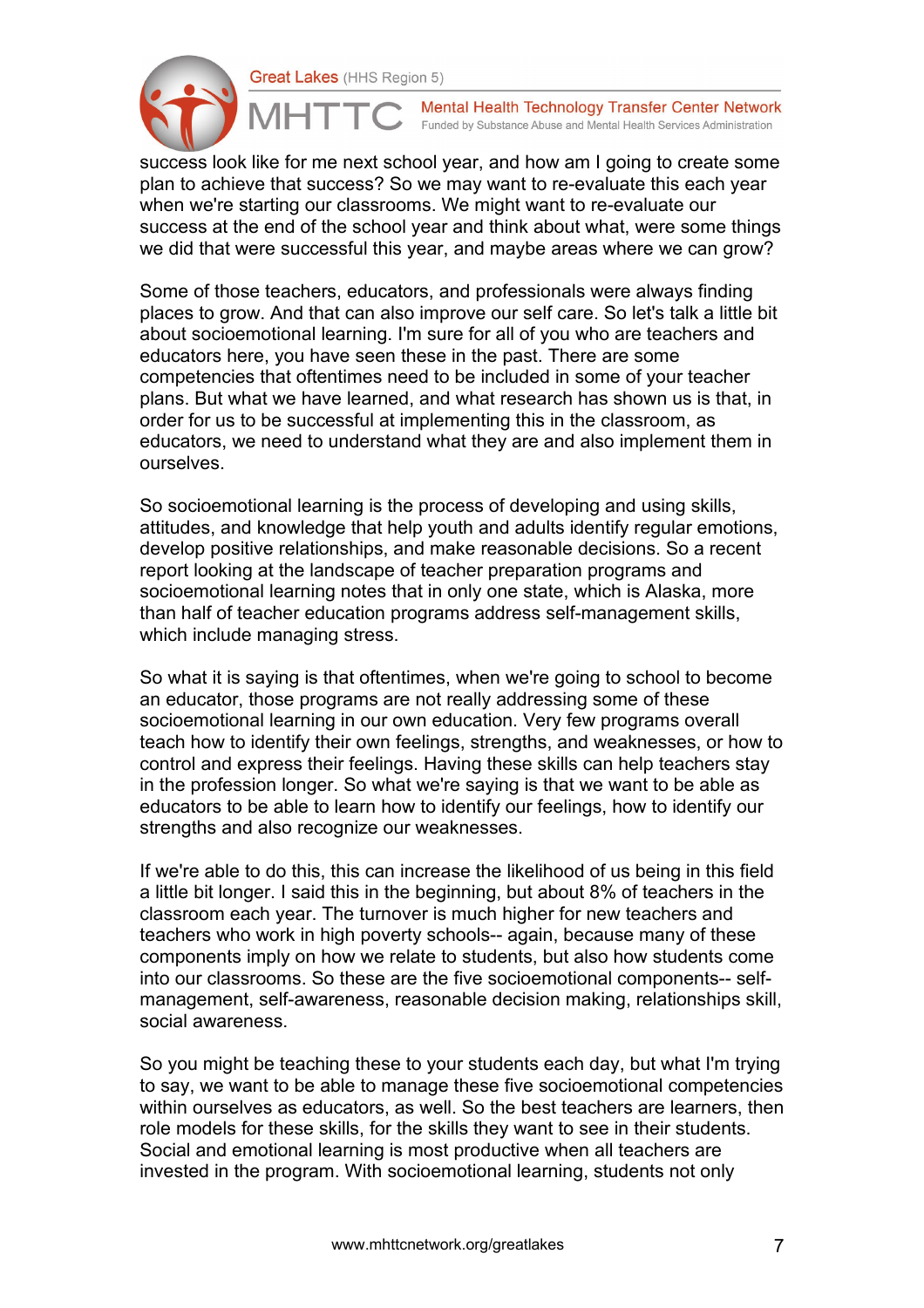

Mental Health Technology Transfer Center Network Funded by Substance Abuse and Mental Health Services Administration

experience less anxiety, less hyperactivity, and less aggression-- they're generally happier and more attentive too.

The impact on teachers is no less profound. Teachers report that socioemotional learning contributes to their own feelings of happiness and helps them be more organized and responsive. So again, these components are critical for us to teach in the classroom, but they're also so important for us to know how to utilize ourselves. And I would be curious to hear from all of you, how many of you have used these competencies, have learned about them in your school, or even how you've implemented these in the classroom.

So here's how we might be able to start setting a positive tone in the classroom. And again, right? In order for us to feel positive about ourselves and positive about our career, we are the role models of that. So how can we provide this in a classroom when we're trying to bring a positive outlook for students? So first thing we do is we want to set the tone from day one, right? We want to come in to the beginning of the year with a positive outlook. We also want to create a safe space for all students.

We can do this by telling students it's a requirement that, once they set their feet into your classroom, they are to leave all parts of stereotypes or prejudice out the door. Explain that, in your classroom, it's important that everyone feel safe and accepted for who they are. By implementing this plan of classroom management, it will set a positive tone for the rest of the school year. So the earlier we set this tone, the more positive the outlook can be. We also want to create an atmosphere that would make it possible for students to-- impossible for students to feel negative.

So display positive quotes and methods around the room so the students are surrounded by optimism. Create lessons and activities that incorporate positive messaging. So this might not only be useful for your students-- it can also be useful for yourself when you walk into your classroom in the morning, or when you're having a tough day, just being able to see some of these positive messages around your classroom. Make personal connections-- and I think these are some reminders-- I'm positive that most of you already implement this in your classroom.

So make a personal connection with students. One way to set a positive tone in your classroom is to create a personal relationship with each one of your students, and this might include having an icebreaker at the beginning of the school year where you get to know a little bit more about each of your students and something about their personal life. This not only builds a connection between you and your students, but also helps you assess whether some of your students might need other support.

And the last one is, make discipline about accountability. Often, we focus on what students are doing wrong and punish them without giving the students the opportunity to reflect in their behavior. Give students time to cool off and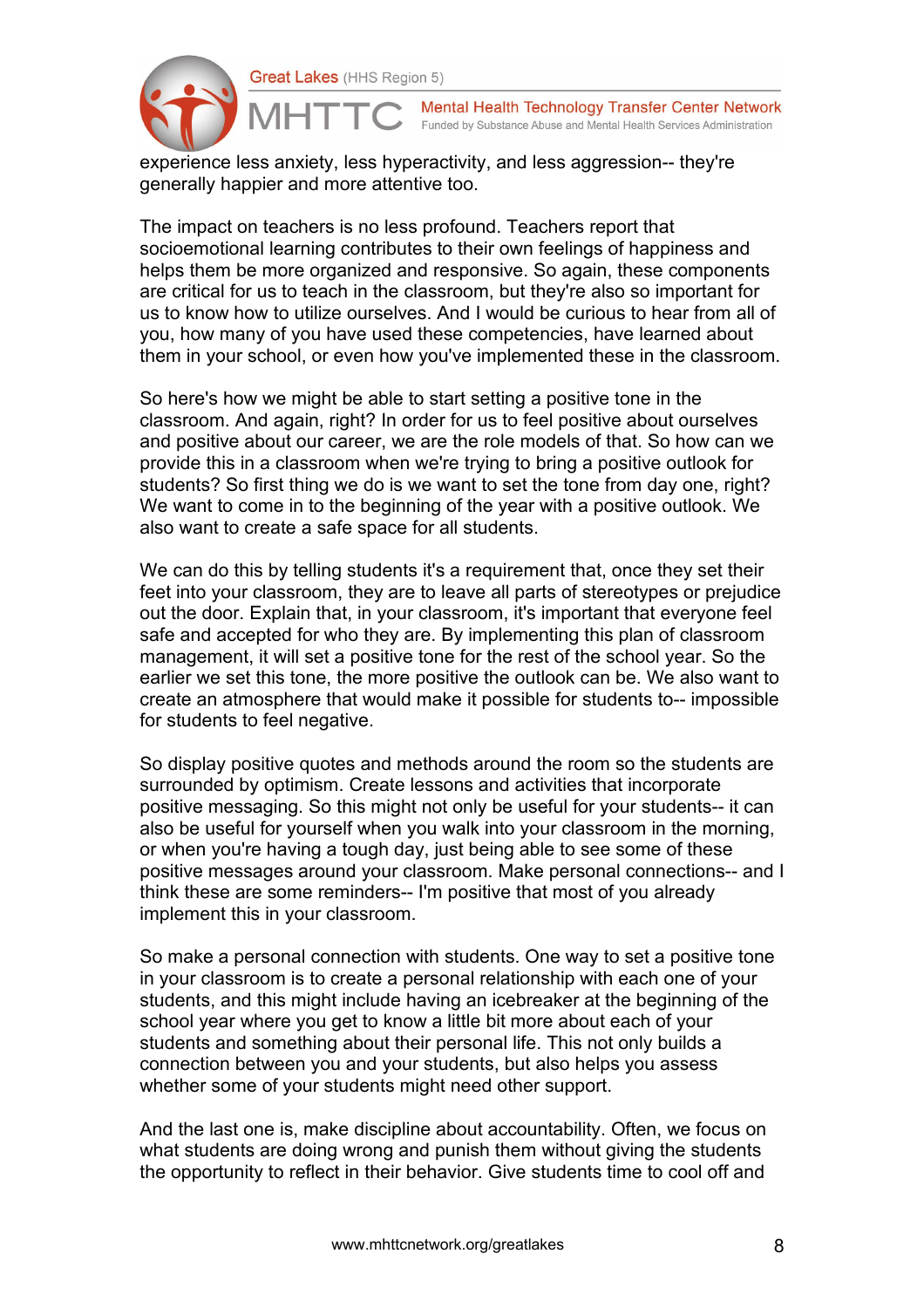

Mental Health Technology Transfer Center Network Funded by Substance Abuse and Mental Health Services Administration

think about what they have done, and then take that time to calmly discuss how they could have-- how they could have gone about the situation in a more positive way. So again, this is just about teaching students solving problems skills.

Honestly, I've worked a lot with students recently, and I see how they are having to utilize solving problems s in these virtual environment, because their daily routine looks much differently now than when it looked like when they were in the classroom. And that might include having to figure out how to use technology, having to figure out how to create-- work through some of their handouts on their own, or how to answer some of the difficult math questions, work through some of the difficult math questions on their own.

So I've seen students currently really utilizing some of those solving problem skills, and I've seen how teachers are being really creative in how they support students in this virtual world as well. And so that's something to keep in mind that currently, how classrooms look-- very different than how they looked at the beginning of this year, and they might be very different in how they're going to look at the beginning of next year. So thinking about how we might implement a positive tone in our classrooms virtually, or in different settings as well.

So this slide goes on from what I was saying-- how can we continue to create some social connection with students despite being in a remote environment or living in a virtual world? So students are very-- students and kids really feel the need to have a routine, and they crave structure and order. So during times of uncertainty, sticking to routines can help kids feel less anxious and worried. As much as possible, try to keep your classroom routine intact when teaching remotely.

That might look like making sure that, if you're meeting with students, you're meeting at the same time each week, right? Or [INAUDIBLE] teachers at you're able to find a way to connect with students each week so that you're still keeping some level of routine, and students know what to expect and how they're going to be contacting your meeting with you. Set guidelines and have high expectations. We're all still learning how to adapt to remote teaching and learning, but that doesn't mean that we have to let our expectations fall.

You know your students best, and you know the kind of work they're capable of. This is also an opportunity to develop problem solving steps-- I've talked about this already-- being mindful of that, and I know that maybe grading is looking very differently right now, and how we are providing scores and how we're providing tests, or how we're assessing how kids are learning, but we still want to maintain high expectations of our students so that they feel motivated to continue to learn.

Encourage connectedness-- stay in touch. Most students want to hear from you. Believe it or not, your students actually miss you. So find ways that you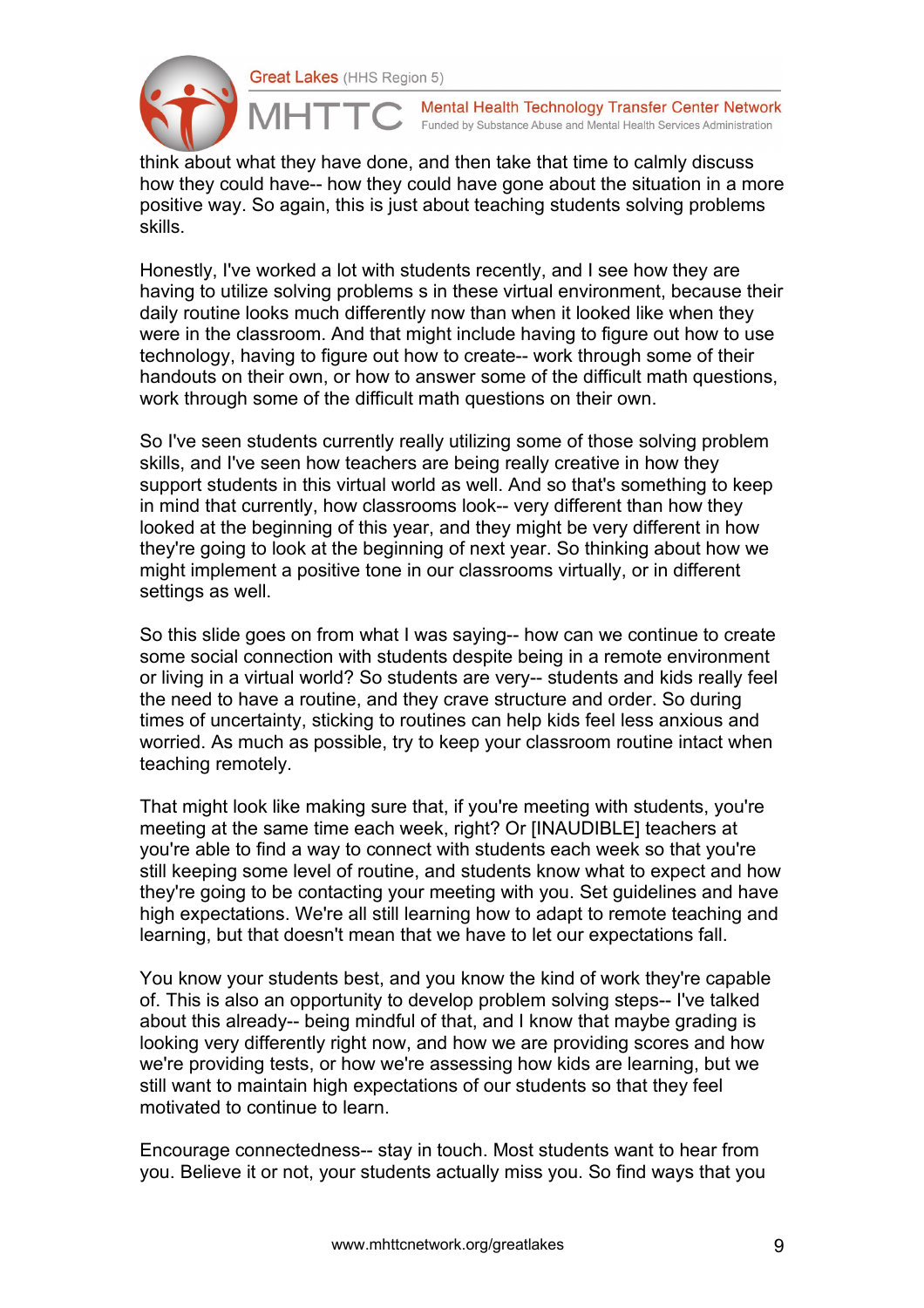

Mental Health Technology Transfer Center Network Funded by Substance Abuse and Mental Health Services Administration

can connect with them, and you probably are doing this already-- I'm very curious on how you're staying connected with your students currently, and how that looks like. I'm sure some of your peers might also want to know what that looks like. How can we stay connected with our students, despite the distance. That may be just an email saying hi, or providing specific feedback on assignments.

And by providing specific feedback, that may be providing individual feedback about assignments. So anything that you can do to stay connected with students-- scheduling videoconferencing with your students if they're struggling with a subject or an area. Those things can be really encouraging for a lot of your students. And prioritize-- you may not cover everything you hope to cover this year, which I'm sure all of you are feeling really overwhelmed because this year is not ending the way you anticipated that it was going to end.

But it's really important to prioritize that, and to remind yourself that it's OK that you might not be able to cover all of that information. But maybe you can focus on the most important things that you hope to get out of this year. So this is also just practicing some self-care for yourself and just reminding yourself, you know what? I'm doing the best I can. This is outside of my hands-- let me do the best I can in these circumstances. And lastly, I think this is something you all know, and probably have heard a lot about, but practice online safety, and really model that for your students as well if you're meeting with them virtually.

We are going to start talking more in depth about self-care. And I found this quote-- I really think it was really powerful for me. We need to do a better job of putting ourselves at the top of our own to-do list, and this is a quote from Michelle Obama. So as individuals who work in a education field, we oftentimes put ourselves, our self, our mental health, and even our physical health at the end of our to-do list, and we want to start moving that to the very, very top of that to-do list.

So before we talk a little bit about more specific what is self-care, right? I want to talk about this concept of self-compassion, and this was created by a researcher called Kristin Neff, and she defined self-compassion as having compassion for your self when you're having a difficult time or notice something you do not like about yourself in the same way you would have compassion for others. So being an educator means that, in general, we have a lot of compassion for other people.

But do you have the same amount of compassion for yourself? With the burnout issue teachers face, taking care of themselves through the work-life balance is important, but it's not enough-- you oftentimes hear, are you taking care of yourself? Are you taking care of yourself? What's your self-care plan? I think it's really important for us to also practice self-compassion and understand that we do work in a stressful environment, and we want to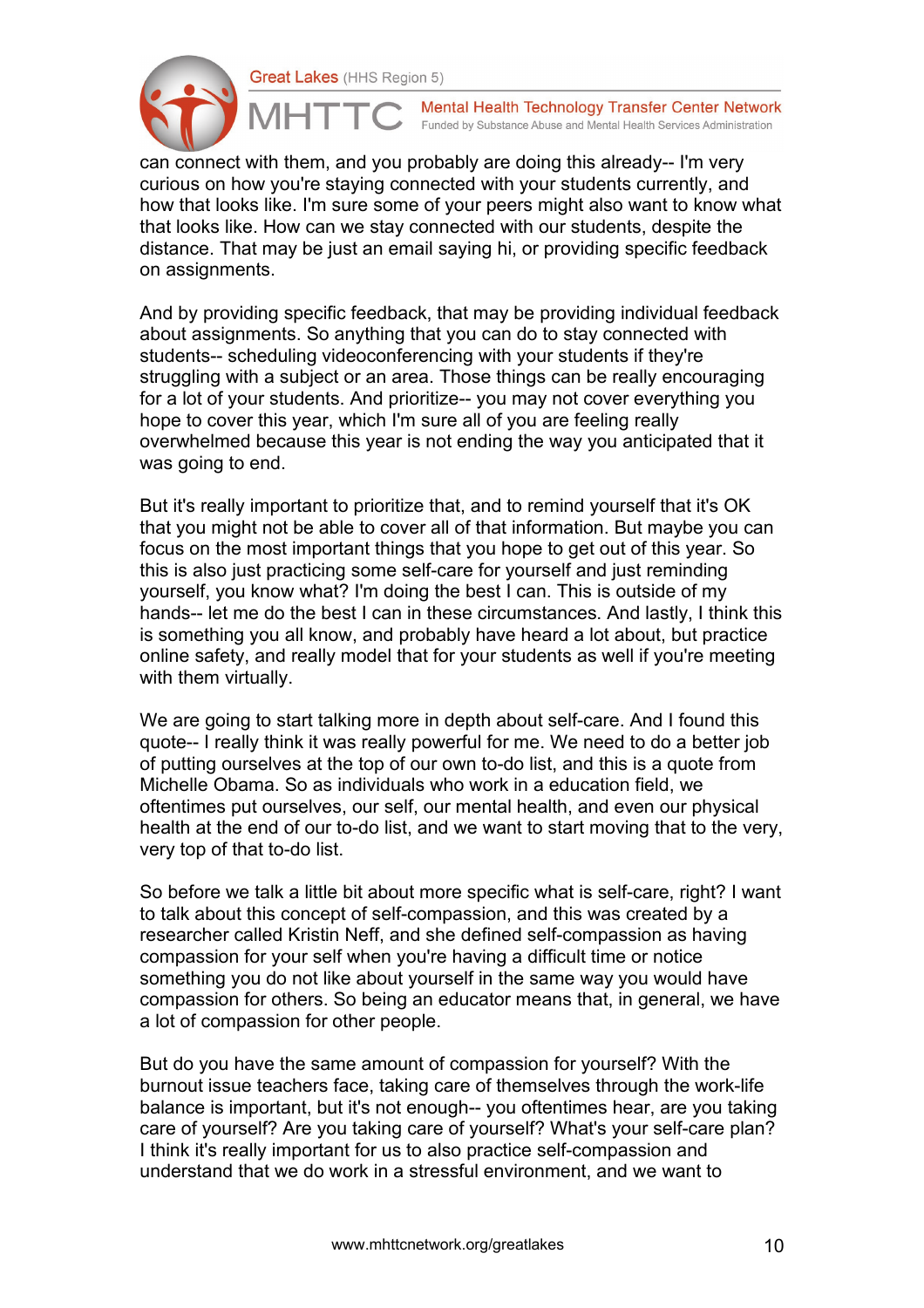

Mental Health Technology Transfer Center Network Funded by Substance Abuse and Mental Health Services Administration

practice self-care compassion towards ourselves, just like we would practice compassion to our colleagues, to our friends, and to our loved ones.

So this concept of self-care has three components, and I think it's a really, really powerful-- when I was first working through and I learned this, and I found this research, it really impacted me, because I've oftentimes talked a lot of self-care, self-care, self-care. But if we're not being compassionate towards ourselves, any level of self-care can fall down the drain. So the three components of self-compassion is self kindness, common humanity, and mindfulness. So before we talk about this component, I do want to focus on some things that are not self-compassion.

I want to make sure we have a good definition of what is and what isn't selfcompassion. So self-pity isn't the same as self-compassion. When people feel self-pity, they become immersed in their problems and forget that others have problems too, feeling like they're the only ones who are suffering. In essence, they forget their humanity, that they are interconnected in having a similar experience with others. So self compassion is really the concept of feeling interconnected and having similar experiences that other people do.

Self-compassion also isn't self-indulgence. Sometimes people say that they don't want to be self-compassionate because they're afraid that they will let themselves get away with anything, like saying, I'm stressed out today, so I'm going to go sit here and watch TV all day and eat a quart of ice cream. There's nothing wrong with doing that, but that is not self-compassion. Selfcompassion is wanting to be happy and healthy, and just giving oneself pleasure-- and it's not just giving oneself pleasure.

But caring self-compassion provides a powerful force for growth and change. So yes, is it OK to self-indulge, absolutely-- but that's not what selfcompassion really is. And self-compassion also isn't self esteem. Self esteem is a person's sense of self-worth, perceived value, or how much they like themselves. Research has shown that, in comparison to self esteem, selfcompassion is associated more accurate with self-concept, greater emotional resilience, and more caring relationships.

So again, the concept of self compassion is feeling like we're part of something greater, feeling like we share something with the rest of humanity. So the first concept is self-kindness. So we think about self-kindness-- this means being understanding towards yourself when you suffer, fail, or feel inadequate rather than ignoring your pain or beating yourself up with selfcriticism. So oftentimes, if you had a rough day at work, if you had a rough day virtually, you might provide some negative self talk to yourself, like I should have been more prepared, or I must have hurt that staff, student's feelings.

And self-kindness will look something like this-- it's telling yourself, I am sorry you had a rough day. Even though you may have said something to a student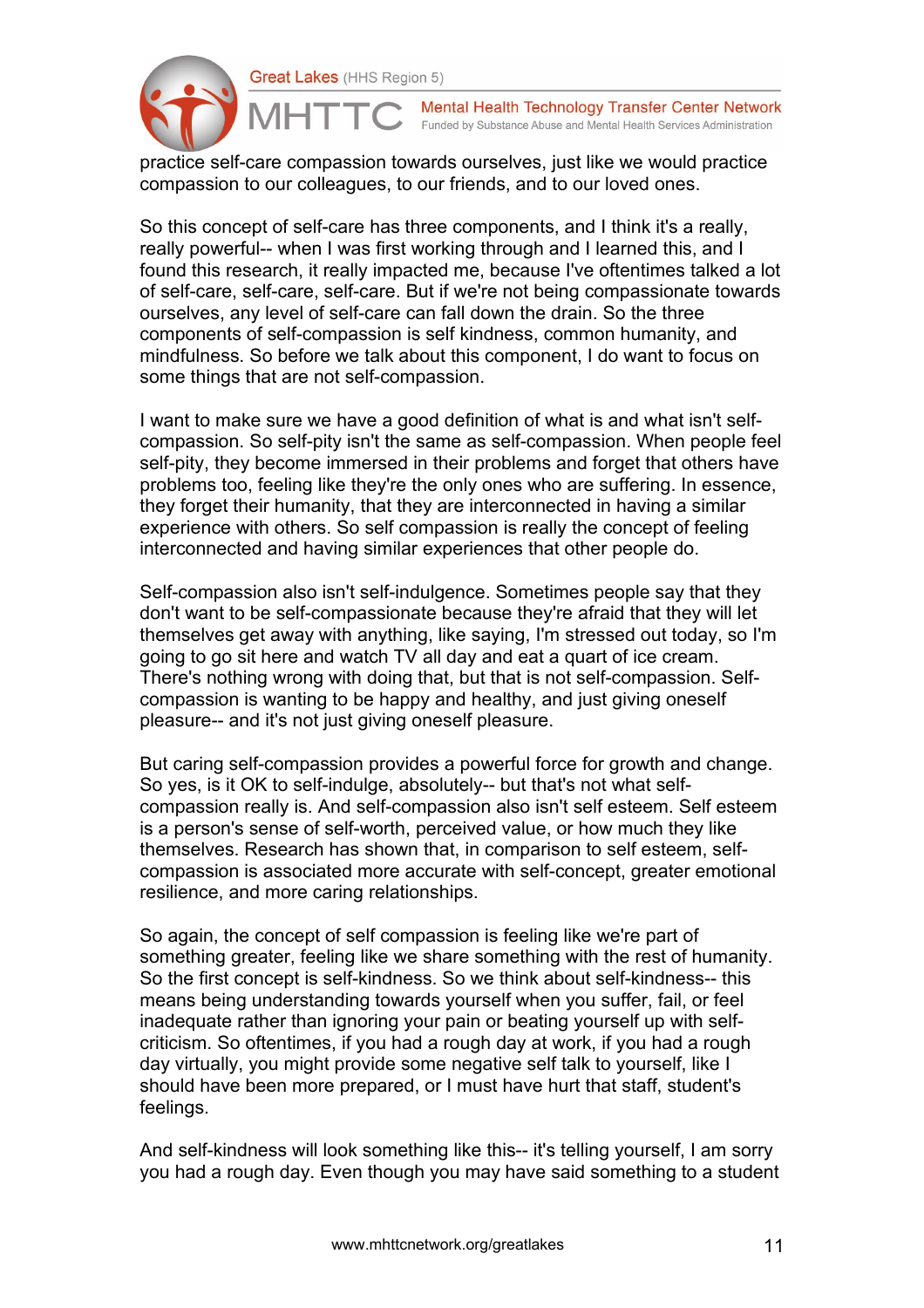

Mental Health Technology Transfer Center Network Funded by Substance Abuse and Mental Health Services Administration

you wish you hadn't, it's OK. All teachers do that occasionally. But the student survived, and so will you-- I know you care so much about your students and want them to be successful. Teaching is one of the most challenging jobs out there, and you're doing the best you can. So practicing this kindness that you will practice towards others towards yourself.

Sometimes that might mean catching yourself when you're self criticizing and shifting those statements to some that are kind, and some that will reflect how you might respond to someone you care, that are carrying the same feelings that you are feeling. The second concept of self-compassion is common humanity, and this is explained on its own, right? It's helpful to remember that we're all in this together, and everyone must deal with the challenges of life.

So it is knowing that you're not alone in those feelings and in those experiences, and that a lot of your peers and colleagues might have experienced some of those challenges. Because of this, common humanity is also knowing that you have other people in your community that you can go to for support and for guidance, and not letting those go, and being able to find and identify who is someone that I can relate to, that I feel comfortable with, that I can share some of these feelings, and that they can support me through that.

So the idea of common humanity is that we're here together, we might all have experience when we're looking emotions and feelings at some point in our life. And the last component is mindfulness-- I know that mindfulness is a very important process right now. A lot of people really encourage mindfulness, and there's a lot, a lot of research on how mindfulness is useful in the classroom, useful for students, but mindfulness is also really important for us as educators.

So mindfulness is the moment-by-moment awareness of our thoughts and feelings. Research has suggested that teachers who practice mindfulness are less likely to experience negative emotions and depression, and more likely to enjoy a positive state of mind. Now when we think about mindfulness, we have to be conscious of this-- mindfulness is not a thing that you're going to practice when you're really stressed or when you're feeling really anxious. The best way to practice mindfulness is to incorporate it in your daily routine.

And once it becomes part of your daily routine, that concept takes action when you're feeling anxious or stressed, and so I highly encourage you to think about, how might you practice mindfulness daily, and how might you incorporate this into your daily routine so that when you are really, really stressed or really, really struggling, those tools can become active in those moments. And so mindfulness can be a really simple process. There is a lot of different ways in which you can practice mindfulness, but they don't have to be these very long processes or these very long tools, right?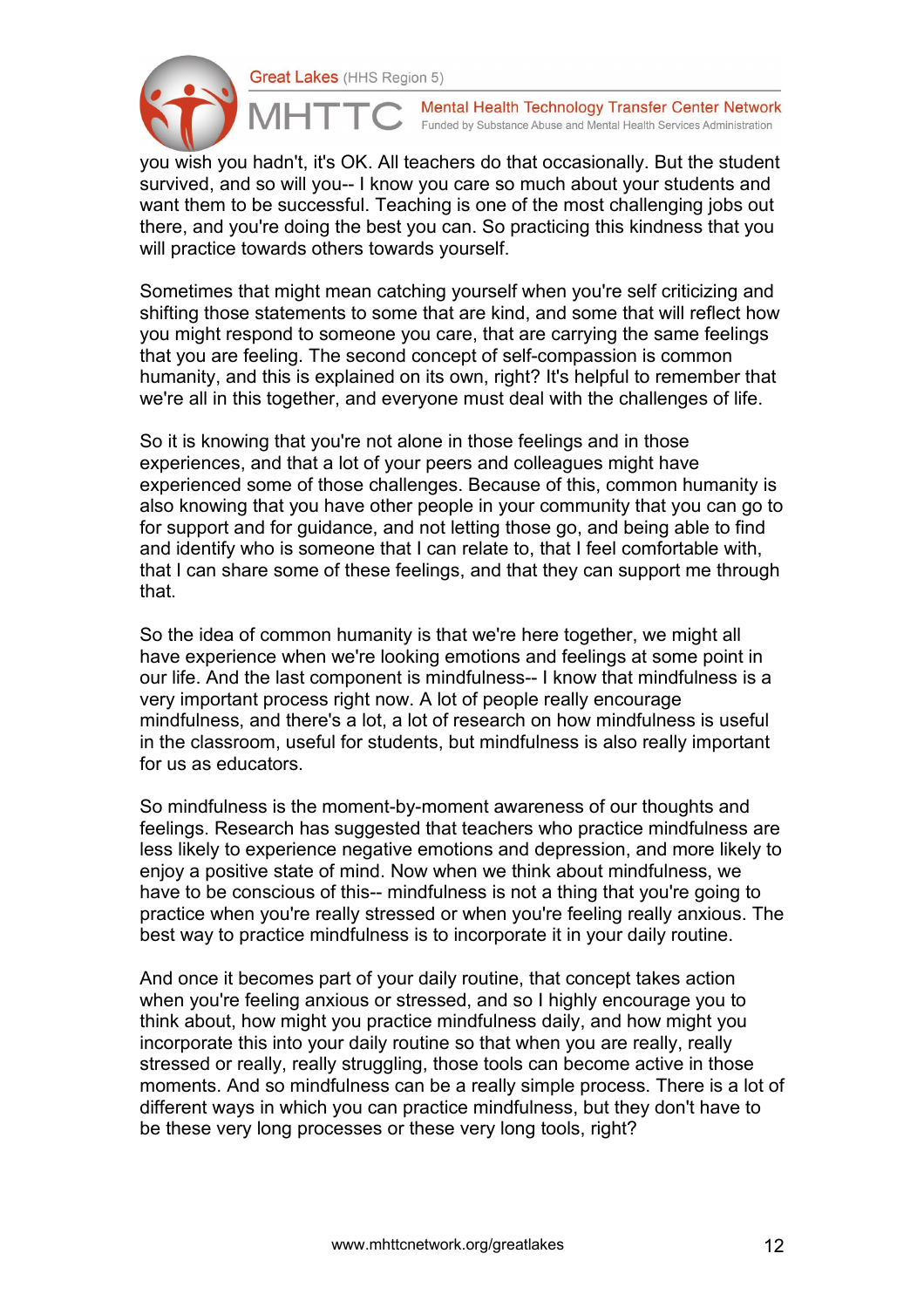

Mental Health Technology Transfer Center Network Funded by Substance Abuse and Mental Health Services Administration

It could be something as simple as one minute breathing. So I want you all to look at this video I have for you, and what the goal here is is how we inhale and exhale, and there's a lot of research about how-- where we inhale oxygen into our brain, it create these-- it changes some of the chemical of our brain that oftentimes lead to stress and anxiety, and oftentimes that can be released through that exhale. So even practicing mindful breathing can change the levels of stress in your brain.

And so again, really, really helpful to this practice is, a couple times during your day, a couple times before you come into a classroom, after you're driving into the school, before you sit and have a virtual conversation with some of your students, is finding a place where you can sit with yourself and just practice some mindful breathing-- can be really useful. So I'm going to play this for you. I want us all to maybe do this together. What you're going to see is square again I'll run it once, and I'll walk you through it.

You're going to see a bubble open up. As it opens up, I want you to inhale, and when it closes, exhale. Well, let's do it together. Inhale. Exhale. One more time-- inhale. Exhale. And the whole goal here is, again, to find a place to catch your breath, to relieve some of the negative cortisol in your brain, and to really think in a more clear manner, and mindful breathing is just one of many other techniques available for us to practice mindfulness.

And currently there are so many resources available for individuals that want to practice mindfulness on a daily routine. We can also practice mindfulness or do something like this four-square breathing when we first start a session with our students, just to maybe connect or set a routine. Just start your session by saying, hey, so great to see you today. Can we just do a minute of mindful breathing before we start our session today, or before we start our work today? That can really set you all up in the same space to really concentrate on what's going to be happening during the remaining of your session or your course.

So I've outlined here seven self-care strategies for teachers. This is very specific for teachers because it really incorporates how we might be able to utilize health care through our day, through our school days, throughout the year, and even again, I want to re-emphasize, how can we utilize self-care while we're in those breaks, whether it is summer break, spring break, winter break. The most important part of self-care is to set healthy boundaries. As a therapist myself, I have struggled with that often.

We have the tendency to care a lot for other people, and we make ourselves available, often trashing ourselves a lot more than we can. And so, really important for you to set healthy boundaries from the beginning, from the getgo, with your students. Sometimes this might mean setting healthy boundaries for your students' parents as well, especially during virtual sessions, because that can be distracting and also challenging. Take breaks often-- this may be easier said than done, right?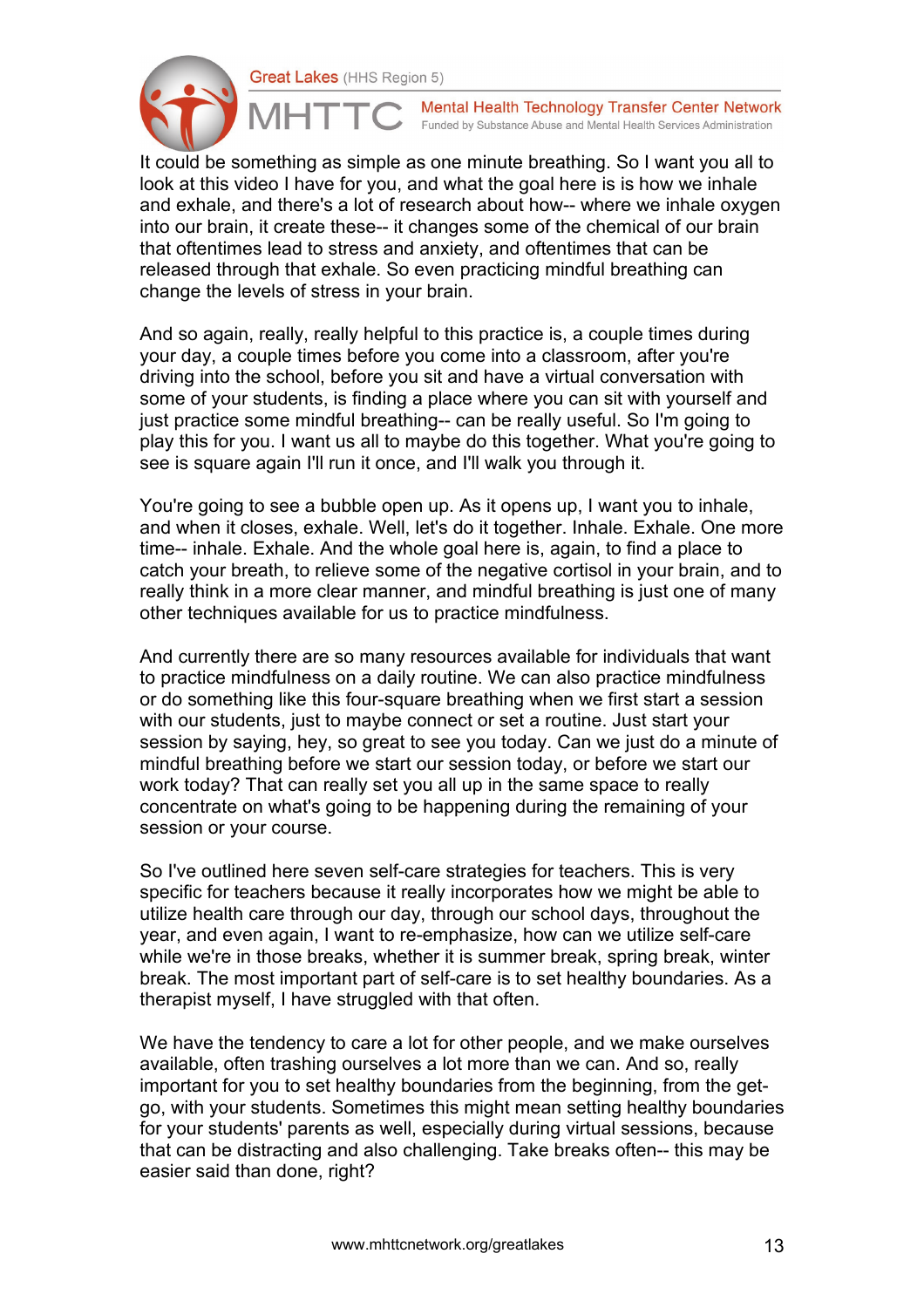

Mental Health Technology Transfer Center Network Funded by Substance Abuse and Mental Health Services Administration

When you're in a classroom, you might have eight classes, one after the other, and only maybe a 15-minute break. But as much as you can, take a break. Try to do some of this mindful breathing. Eat something you like. Maybe sit down and do something that's completely unrelated to your teaching for the day, right? If you escape for a few minutes and send a text message to someone you care, or do something that really distracts you. So those breaks are really, really important.

I talked about exercising, and sometimes I like to emphasize that exercise does not mean doing a 90-minute workout routine, or a 60-minute workout routine. Exercise can be walking for a few minutes, going around your school if the weather allows it. Stretching in your chair. So exercise can be many different things. I know some research has said that just walking 30 minutes a week can improve your mental health. As well, sometimes when we are trying to implement something new into our routine, we might hold back because we've got to take a lot of effort.

So I want you to make-- I want you to know that exercise is not this very big event. It can be something really small. And know your own threshold for stress. Right? Maybe the threshold for stress is Friday-- you have had a very long week, and Friday is just the most stressful day for you every week. So what are some things that you can do on Fridays that can reduce that stress? So this is part of also getting to know yourself. What are some things that trigger you? What are some things that impact you?

And being able to create a plan to support you in those situations. That's also why mindfulness can be really helpful, because if we start incorporating mindfulness in our daily routine, then those tools kick in when you're feeling your most stressed. Find at least three activities that relieve stress for you. I would like to add here, find at least three activities that are healthy to relieve stress for you. For some, that can be talking to your coworkers about some of your stress.

For others, that might be doing activities that are fully, completely outside of your work, right? Going for a hike. Baking cookies. Spending time with the kids, right? Maybe sewing or knitting or reading a book. So what are some things that really help relieve stress, and implementing that, right? Giving yourself 10 minutes a day to do some of that, or 20 minutes a day, or maybe three hours one day of the week. But finding the time in your life and in your routine to be able to include those activities.

And sometimes these might start by you being really mindful and active on adding those activities into your routine. But once you start adding those into your routine, they start becoming part of your daily routine. And so again, keeping that in mind. Start your day on a positive note. What are some things that help you feel positive? Remember earlier, we talked about how can we use this in the classroom, putting positive messages around your classroom? This can be something we can do at home, right?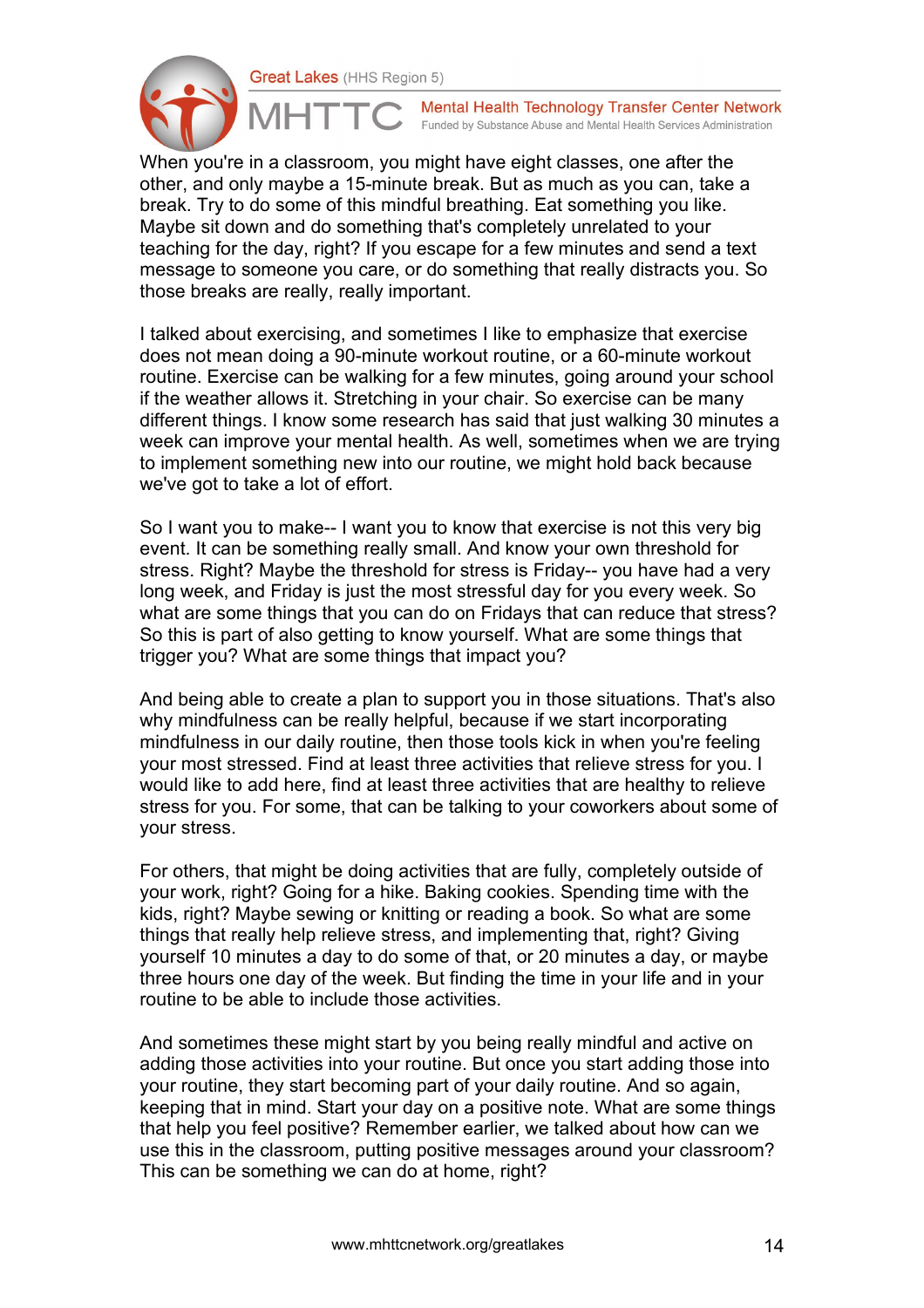

Mental Health Technology Transfer Center Network Funded by Substance Abuse and Mental Health Services Administration

This might be listening to a positive podcast. This might be listening to some music that helps you feel positive about your day, right? So it's going to be the whole concept of pumping yourself up for the day, so that your mindset into making this a positive day, as opposed to being lingering on some of those things that are stressful or negative, or some of the things that you're going to stress the routine of your day.

And lastly, you want to find a time to connect with others. When we're connecting with others, we might be connecting co-worker we might be connected with our friends and our family. I think this goes back to when we talked about some tools that increases burnout, right? Not having feedback, not having support, not having coaching. How might we connect with others and improve those skills? So when we connect with others who might be experts in the field that can help us learn tools that we-- additional tools that can be helpful in that classroom.

How do we consult with other professionals in areas that we're having difficulty? So this is equally as important for us to grow as well as for us to connect with people and family members, and loved ones. So what we're going to talk a bit about our self-care plan. Before we do that, I'm going to ask if we can launch our second and last poll. This is just to get you thinking about, what do you currently do for self-care? This is going to ask a couple of questions, and you get to choose what you do, and you can choose multiple answers as well.

All right. So the poll has been closed. So let's look at this-- I want you all to do it. Also, if you have paper and a pen, or anything to write with, or you can open a Word document-- I want you to think about this with me as well. So you know there's a lot of there's a couple of different aspects that we want to include when we're creating a health care plan. So we want to make sure that we move some physical activities, right? We want to involve our physical selves when we're creating a physical self-care plan.

So activities that help you stay fit and healthy, and using that energy to get through your work and personal commitment. You might think that sometimes physical activity is just walking or doing exercises, but sometimes it can involve sleeping, hydration-- right? Going to your doctor's yearly routine, right? So part of your self-care plan is going to always involve taking care of your physical self as well. Remember, that's what I said earlier-- putting yourself on the top of the to-do list.

Sometimes, when our days are really busy, and the year keeps going, we forget to go to the doctor and get our self checked, and so keeping that in mind as part of our self-care plan. Psychological, right? So that may be activities that help you feel clearheaded and able to engage with the professional challenges that are found in your work and personal life. So again, psychological can be a lot of different things-- when we think about,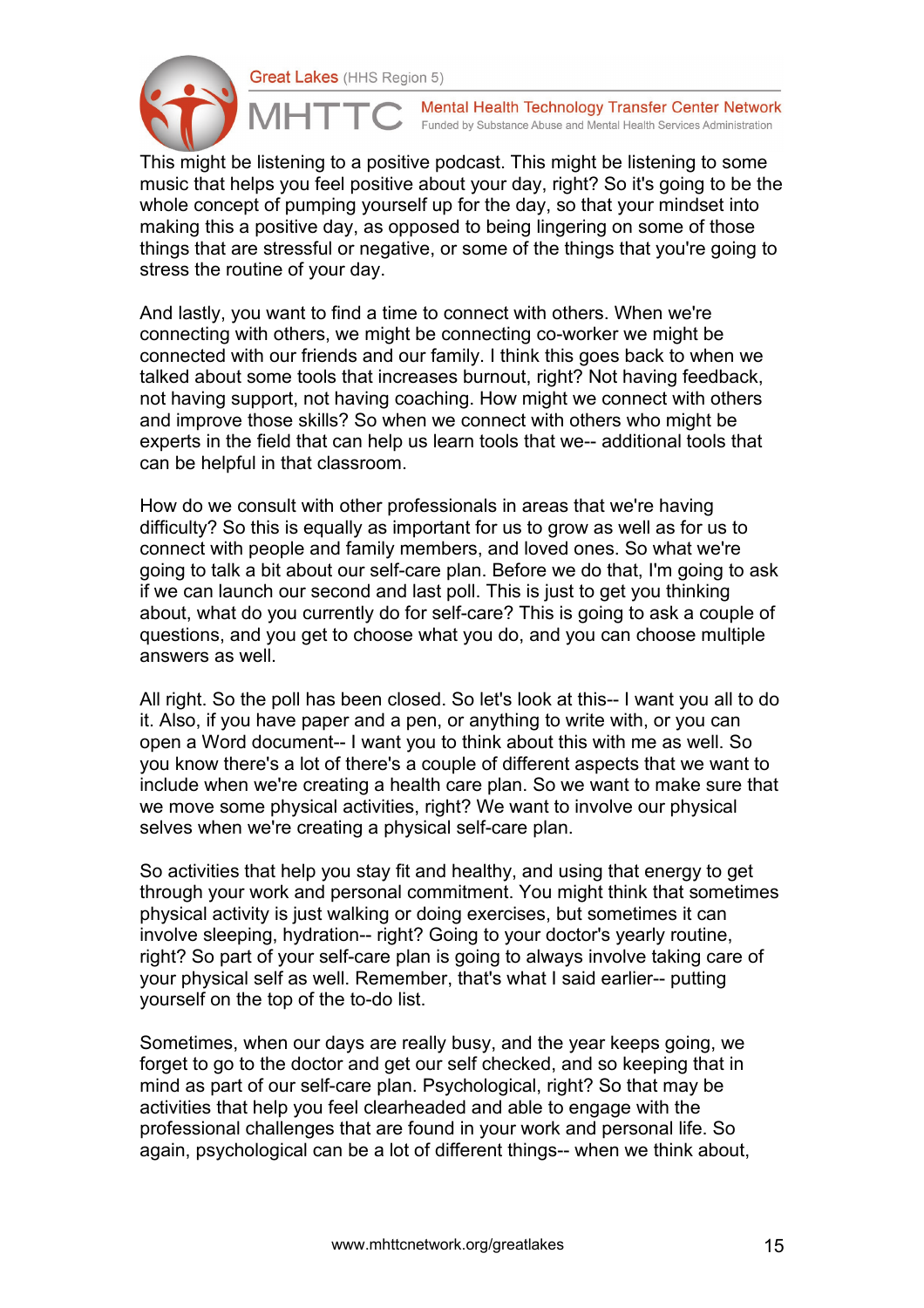

Mental Health Technology Transfer Center Network Funded by Substance Abuse and Mental Health Services Administration

what some of the psychological things can be, and keep a reflective journal, right?

How did my day go today? How did my year go? How have I been feeling, right? So keeping a journal can be really helpful. If we can engage in external supervision-- I've talked about that before. Engage with a non-work hobby. Finding hobbies can be helpful for your self-care plan, but also a way that we can start even planning for retirement, right? We work for so many years, and sometimes work becomes our life, and when it becomes time to retire, we find ourselves at a loss of things to do.

And so creating a hobby and starting on exploring, what are some of your hobbies and things that you really enjoy outside of your work can change how you view life, but also can help you plan for retirement. Make time for relaxation. Right? Go out. Enjoy the sun. Be sitting in the pool. And get a massage. Relax. Do whatever that helps to feel relaxed. And always make time to engage with positive friends and family, right? You might notice I emphasize the concept of positive friends and family, people that help you feel better and successful and good about yourself.

The next concept of self-care, and when we're thinking about creating your self-care plan, you want to include something that supports our emotions, right? So you have to involve emotional self-care. So allow yourself to safely experience your full range of emotions. None of us-- most of us probably weren't raised in an environment where we can already talk about how we're feeling, or how sometimes people hurt our feelings, or how we feel angry or upset or sad, and so it takes conscience to be able to start working on your emotions and start naming how you're feeling.

And we want to be strict to our students, but before we can teach that to our students, we want to be able to practice that ourselves. So allow yourself to safely experience your full range of emotions. If you're feeling angry, allow yourself to feel that. By that, I'm not saying, allow yourself to express anger, but just allow yourself to experience that you're feeling angry and frustration, right? This past couple of months have been hard, and things in our society right now are looking pretty bad, and we want to be able to allow ourselves to experience that, and process those feelings because you're going to have students coming to you for answers and for support.

And so important, especially in our current situation and current environment, that we connect with those feelings and allow ourselves to feel that. It may also mean that when we're thinking about our emotional health care, it may mean doing things that you really haven't done in a long time, as well as even thinking about things that went good for you, right? So it could be, write three good things that you did each day, where your stress will be at school or work, you may not have time to really evaluate, what were some of the positive things I did today?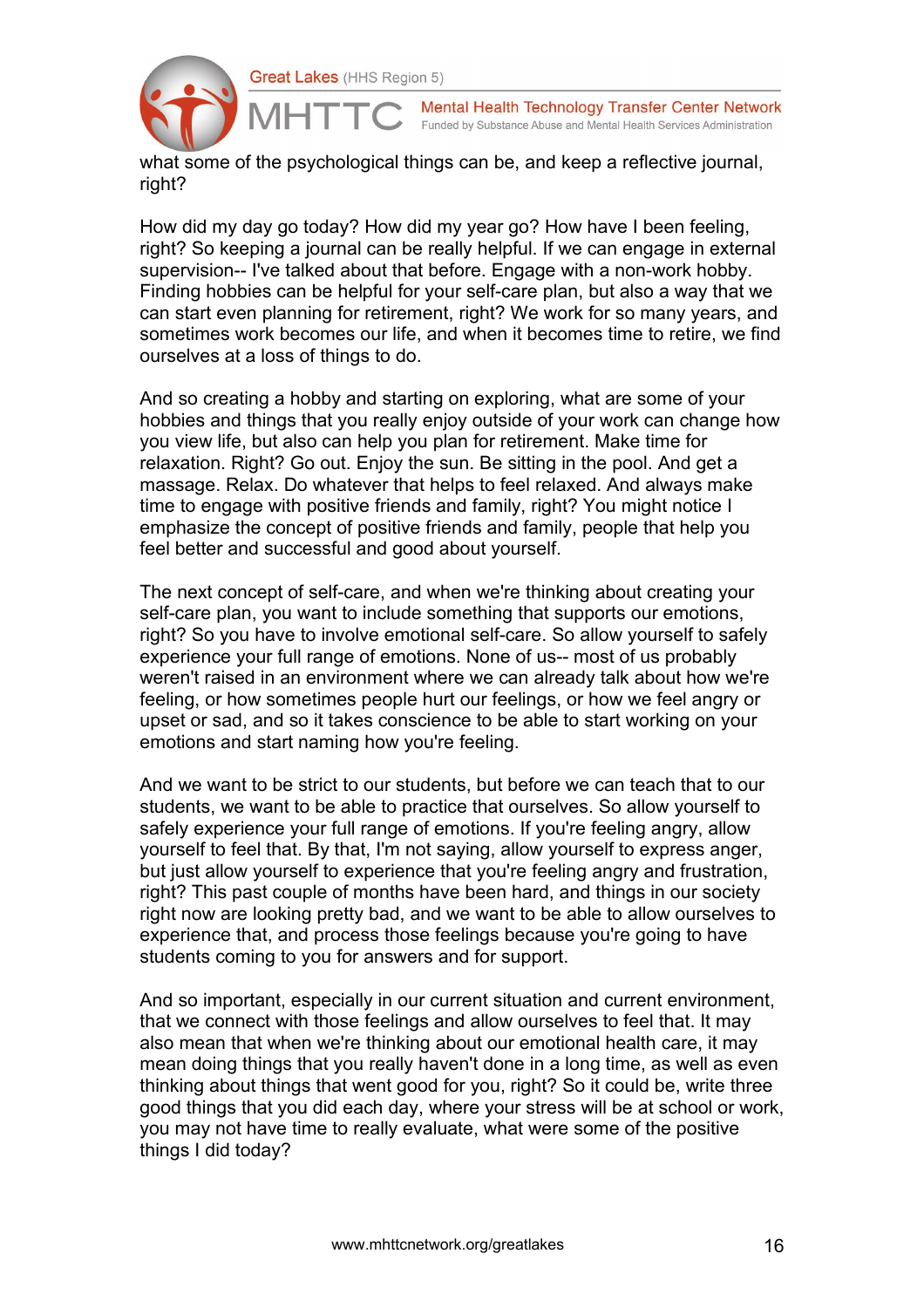

Mental Health Technology Transfer Center Network Funded by Substance Abuse and Mental Health Services Administration

Where did things really go well today? So if you're able to write-- that's the concept of a gratitude journal-- if you're able to identify, despite some of these challenges today, I'm successful at everything I was hoping to get answered. But here are three things that I'm proud of what happened today, or three things that I did well today, or three things that I accomplished today. It can also be helpful to maintain a good social group, at work but also outside of work.

We think about self-care also as spirituality, is a very important part of that, right? So I'm thinking about how I engage with my spirituality, and that might mean engaging and reflecting in meditation. That might mean going to church, mosque, temple. That can be-- that can include doing yoga. That can include practicing mindfulness. So spiritual-- there's not one specific way in which we practice spirituality, but finding one way that we can add that to our to-do list each day or each week.

And lastly, our relationships, right? Oftentimes-- we talked about it earlier- having a good work-life balance. How do we maintain healthy relationships? And think about, am I putting enough energy in those relationships that really matter to me, with my partners, with my children, with my friendships? Am I spending way too much time trying to do my job, or spending too many hours focusing on work? Because in order to take care of others, we need to take care of ourselves, and be able to connect with those relationships that matter to us as well.

So that's a really, really important part of our self-care plan. So again, I encourage you to think about these different concepts and different aspects, and really spend some time to think about how you create your own self-care plan, including all of these concepts in that self-care plan. All right. And then my last slide here is, how do we practice health care during coronavirus? And for some states, coronavirus is not impacting you as much right now. For others, like Michigan, we're still not able to go out or go to a restaurant, or we're kind of pretty restricted, so it can impact people very differently.

We also know that for some, it may just be something that others are experiencing; whereas for others, it might be something that they have lived and have experienced some loss. So really important to think about how we might practice health care for ourselves and also, how might we support others? So we talked about setting boundaries. I don't want to go too much in depth with that. I think it's really mindful when you are supporting your peers or students, that you do set some boundaries about what the schedule looks like, what your routine would look like, when your day starts, and when your day ends.

Especially working from home-- I don't know about all of you, but for me, those lines have become really blurry. I sometimes work much later than what I would work if I was in an office. So it's even setting some boundaries for yourself. So that might be keeping mind or telling yourself when [INAUDIBLE]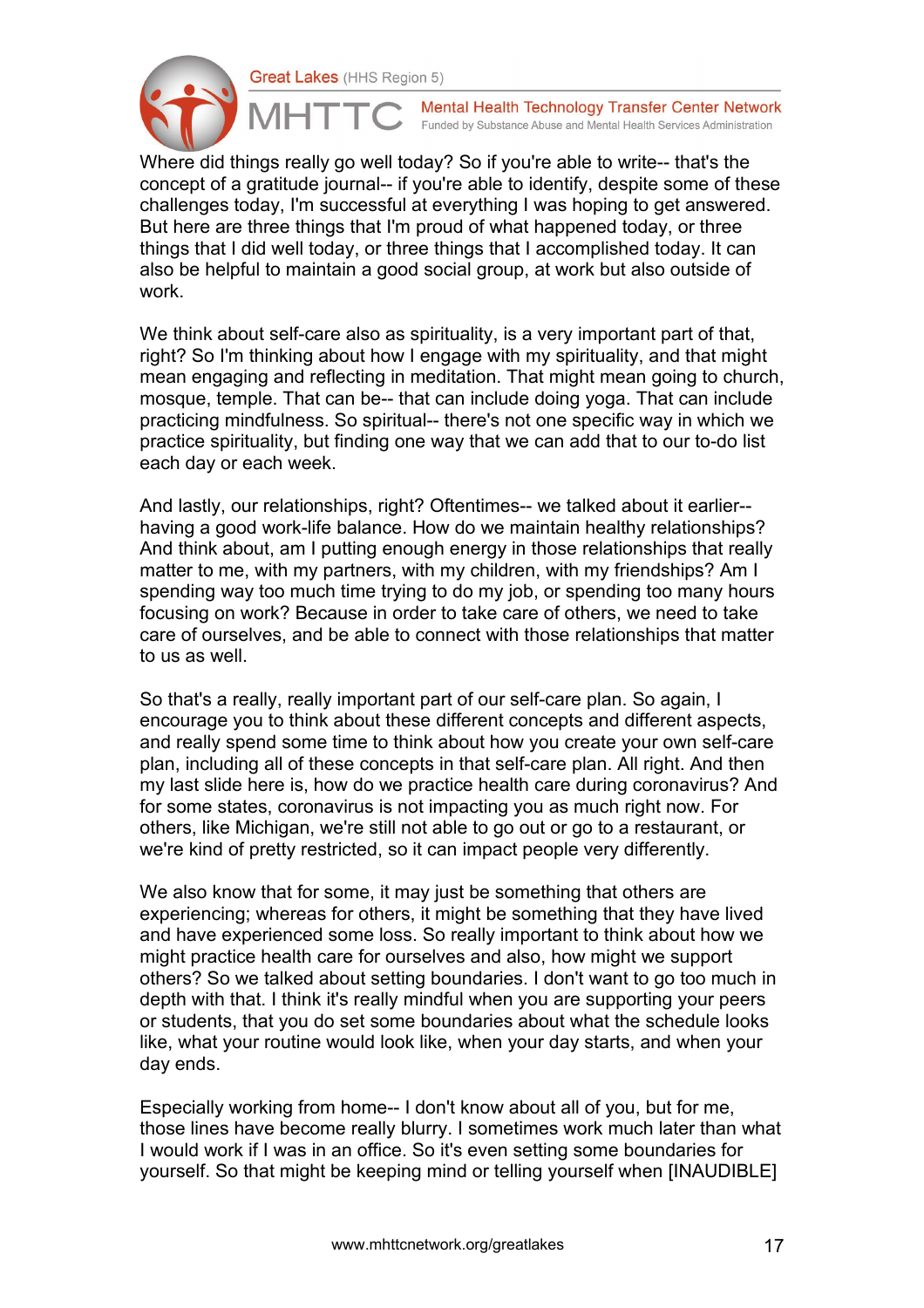

Mental Health Technology Transfer Center Network Funded by Substance Abuse and Mental Health Services Administration

is, right? You might write somewhere, when you stand again, then I'm going to take a five-minute break. And post it somewhere that you can see it, so you are mindful that you're going to put in some of your breaks, that you're going to be able to have time to go and take care of yourself.

[INAUDIBLE] eating lunch and dinner, and you're eating healthy meals, because while we're working from home, and sometimes that has some comfort. It can also bring a lot of challenges. Reflect on your feelings and needs, right? Spend some time reflecting on what you're feeling and what you need. So for example, you might say, I'm feeling overwhelmed because there's a lot of new information about my curriculum, and how it will change. I need a five-minute break. I need a five-minute break.

Then you might write down questions that come up and help you center. So again, reflecting on what are your needs right now, and then, how might you move forward with those needs? Take breaks between that. Allow yourself to under [AUDIO OUT] things are uncertain, and we might not have the answers for everything, and that's OK. That goes into recognizing what is and what isn't in your control, right? So acknowledging that there's just a lot of things today, and we don't have control through.

And saying this is within my control-- it is within my control that I'm going to provide support for my students. It is not in my control to give students answers on when we're all going to go back to school, or when this stay-athome is going to end, right? So what is and what isn't in your control, and acknowledge that. And it's OK to say I don't have an answer for that, or I don't know what that's going to look like. Acknowledge moments of gratitude or joy- - reinforce that. Spend some time thinking about, what am I grateful for? Where did I find joy?

And use self-care routines throughout your day. So you might start your day with some meditation. You might start your day with exercise. So it's really important just to find ways, small ways, to take care of yourself throughout your day. If we start incorporating some of these self-care routines through our days, they start becoming our routine. All right. That's it for my presentation. So I am open for questions and answers.

ANN SCHENSKY: Thank you so much, Angela. That was really, really good information, and a lot of self-affirming that it's OK sometimes to be stressed out, and how we handle it. If people have self-care routines that seem to be working for them, and you're comfortable sharing them, you can either put them in the Chat or the Q&A section-- whichever works better for you. We've gotten a couple-- people are reading new books or working on projects, some art projects.

Taking walks with their pets. Other things-- just making sure, I think, that the point that you make, Angela, about exercise, and it being something as simple as walking around the block, or giving yourself a couple of minutes to literally